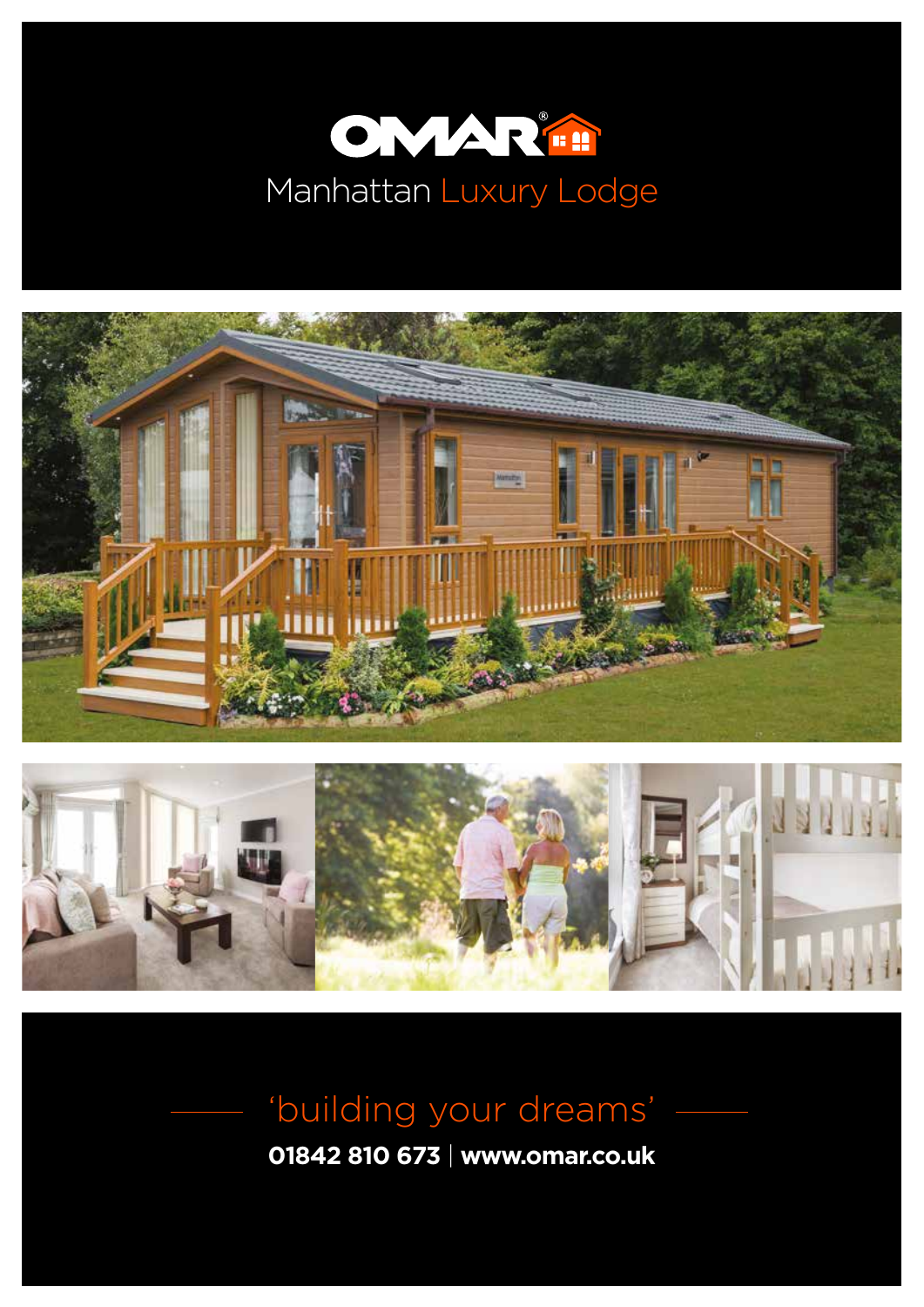MANHATTAN OMAR'S FLAGSHIP SINGLE LODGE OFFERING COMFORT AND STYLE ALONG WITH EXCEPTIONAL **JILD QUALITY** 



The all-new Manhattan is a sophisticated and stylish lodge which sets a whole new standard in the mid to high-end, single luxury lodge market.

 $\Omega$ 

Clad in Canexel (available in a range of different colours and claddings), the striking exterior benefits from a feature glazed, stepped front aspect with French doors. Further French doors with full-height glazing can be found to the side of the lodge next to the dining area and three sky lights allow light to flood into the living space creating a wonderful light and spacious feel.

Inside, the open-plan living space includes lounge, dining and kitchen areas. In a beautiful colour palette of soft natural tones, subtle botanical prints, Bentley Designs walnut furniture, a comfortable lounge suite and a contemporary wall-hung fire emanate high-style and luxury.

The kitchen is exceptionally well fitted and includes plenty of storage space and a full array of integrated appliances; there's even a microwave and wine cooler!

The large master bedroom, unusually in a single lodge, has a walk-in wardrobe and en-suite WC and the second bedroom includes a white Seattle bunk bed; this is the perfect lodge for a family with young children who like to take a break away in style!

# **01842 810 673** | **www.omar.co.uk**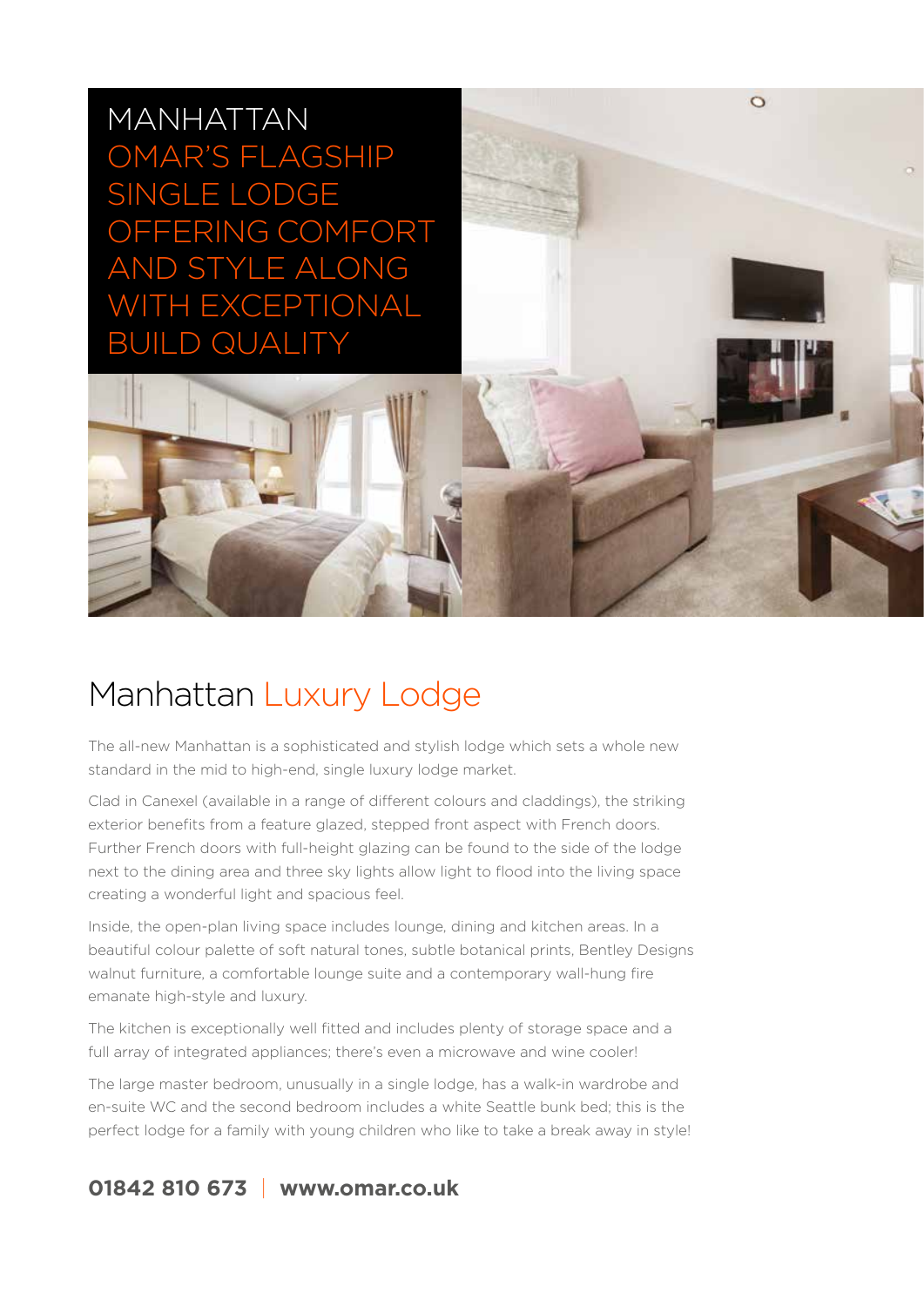

Some photos may include optional extras. Specifications and layouts may differ from those shown here. For full details, please contact our sales team.

### **Construction**

- Built to BS3632:2015 and protected by a 10-year Gold Shield structural warranty
- Pitched tiled roof guaranteed for 40 years
- PVCu light oak double glazing (10-year frame warranty + 5-year glazing warranty)
- Clad in Canexel (other colours and claddings available)
- Feature stepped, glazed front aspect with French doors
- Full height glazing and French doors to the side entrance
- Sky lights to the dining area, kitchen and lounge
- Vaulted ceilings throughout

#### **Kitchen**

- Fully integrated appliances including a fridge, freezer, washer dryer, dishwasher, microwave and wine cooler
- Legno Mussel 'Belfast' style fitted kitchen units
- Built-in stainless steel electric oven
- Stainless steel four-burner hob with extractor hood
- Roman blinds
- Vinyl to the kitchen and dining areas

#### **Living space**

- Open-plan lounge, kitchen and dining area
- 'Hudson' style lounge suite in Graceland Taupe with contrasting scatter cushions
- Contemporary wall-mounted electric fire
- Wall mounted 32" HD Ready digital TV to the lounge
- Bentley Designs furniture including coffee table, dining table and chairs
- Hessian backed carpet with underlay to the lounge
- Lined curtains and Roman blinds

#### **Bedrooms and bathrooms**

- Large master bedroom with en-suite and walk-in wardrobe
- Second bedroom with Seattle ivory bunk bed
- Freestanding bedside cabinets and fitted wardrobes to both bedrooms. Top lockers and a dressing table with stool to the master bedroom
- Hessian backed carpet with underlay to the bedrooms and vinyl to the bathroom and en-suite
- Shower over bath to the bathroom
- En-suite WC (shower enclosure to the en-suite on selected floor plans)
- Porcelanosa wall tiles to the bathroom and en-suite